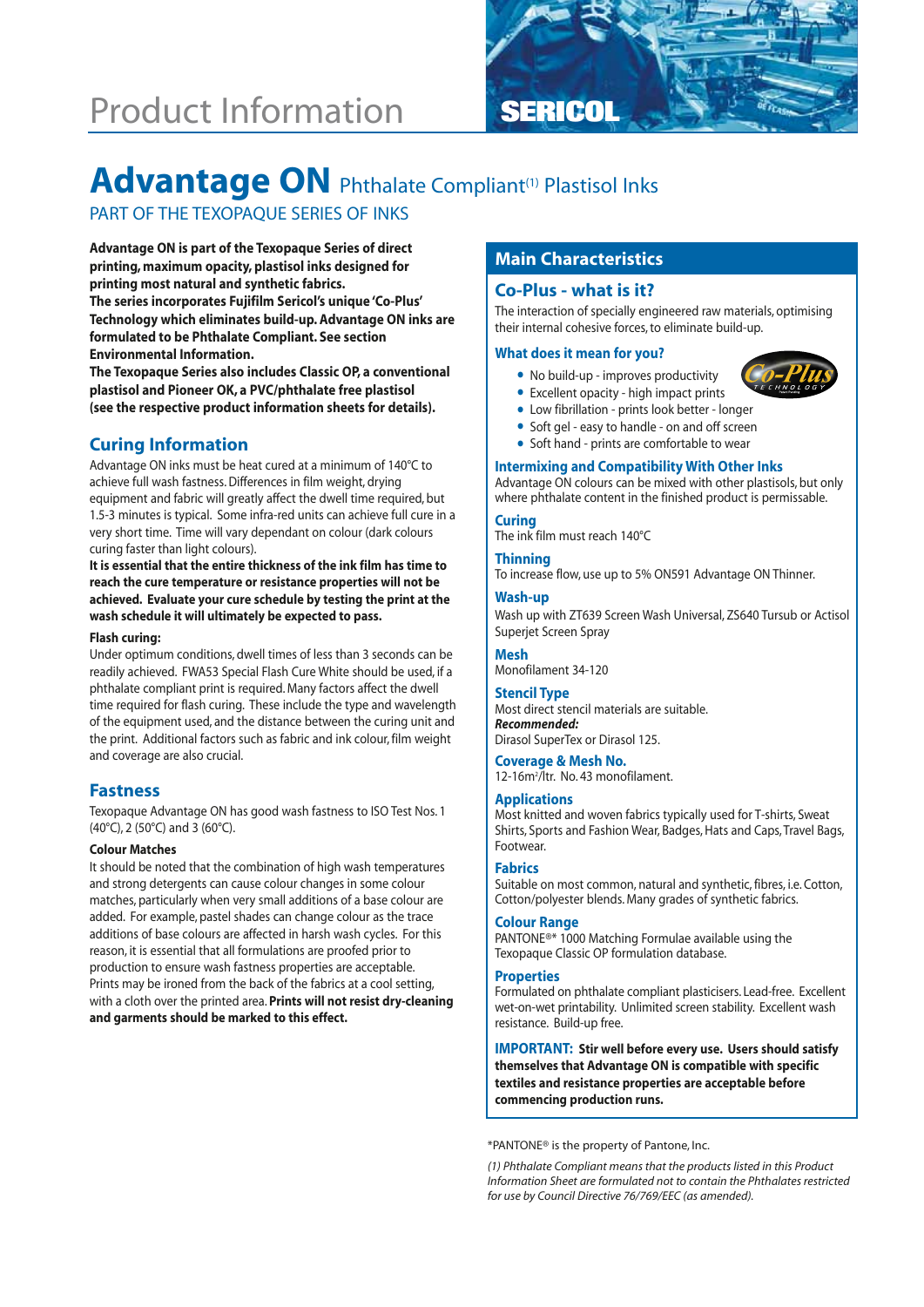# Advantage ON Phthalate Compliant<sup>(1)</sup> Plastisol Inks

# **Fibrillation**

Fibrillation occurs when fibres from the garment break through the ink film during a wash cycle to give a faded appearance. While fibrillation has the look of poor wash fastness it is not caused by the loss of ink, it occurs even with fully cured prints. There are several methods to minimise fibrillation, however, each results in increased print handle:

- Increase ink film weight
- Use a flash-cure ground coat (FWA53 Special Flash Cure White)
- Add 0.5-1% of ZEA10 Thixotropic Additive.

As demand for low handle/low film weight prints increases, so does the likelihood of fibrillation. The complex relationship of ink, print technique and garment, reinforces the need to wash test-prints to customer requirements prior to production.

# **Low Bleed White**

Advantage ONLBW is a low bleed white that is designed to minimise dye bleed when printing onto polyester and polyester/cotton blends where dye migration is a concern. The recommended cure schedule is the same as other products in the Advantage ON range, so a minimum temperature of 140<sup>o</sup>C should be achieved to ensure full wash fastness. Care should be taken to avoid using high curing temperatures as this can cause excessive dye bleed on some fabrics. It is strongly recommended that tests are carried out before starting a production run to ensure compatibility between the ink and fabric.

# **Transfer Printing**

For transfer printing please refer to 'Texopaque Transfer System ' Product Information sheet.

# **PANTONE® Matching System**

The Advantage ON range includes 10 Seritone base colours plus Black, White and Extender Base to produce accurate simulations, using the Texopaque Classic OP formulations, of the PANTONE colours in the coated ('C' suffixed) section. See section 'Fastness' for important information concerning resistance properties of colour matches.

## **The Fujifilm Sericol package includes:**

### 1. **PANTONE® Color Formula Guide**

- 2. **Fujifilm Sericol Formula Guide**
	- A booklet containing formulations given in percentages by weight.
- 3. **Color Manager Software**

For use with IBM compatible computers. This package enables use of the PANTONE formulations plus:

- Storage facility for user's own formulations.
- Automatic batch sizing and costing.
- Ink coverage estimator.
- Stock control system to calculate the amount of stock and a reminder when stocks fall below a chosen (programmable) level.

### 4. **PANTONE Formula Scales**

Pre-programmed with the Fujifilm Sericol formulations of PANTONE references to ensure maximum accuracy, speed and cost savings.

# **Colour Range**

### **Advantage ON**

| <b>ON001</b> |     | Black                                      |
|--------------|-----|--------------------------------------------|
| ON021        |     | White                                      |
| <b>ON037</b> |     | Athletic White                             |
| ON042        | (S) | Seritone Yellow (Green Shade)/Light Chrome |
| ON043        | (S) | Seritone Yellow (Red Shade)/Mid Chrome     |
| ON162        | (S) | Seritone Orange/Light Red                  |
| ON165        | (S) | Seritone Magenta                           |
| ON166        | (S) | Seritone Violet                            |
| ON134        | (S) | Seritone Red (Yellow Shade)/Red            |
| ON124        | (S) | Seritone Red (Blue Shade)/Deep Red         |
| ON203        | (S) | Seritone Blue /Mid Blue                    |
| ON206        | (S) | Seritone Blue (Red Shade)/Deep Blue        |
| ON210        |     | Ultra Blue                                 |
| ON285        | (S) | Seritone Green/Deep Green                  |
| ON381        |     | <b>Extender Base</b>                       |
| FWA53        |     | Special Flash Cure White                   |
|              |     |                                            |

#### **Trichromatic Inks**

| ON004 | <b>Trichromatic Black</b>   |
|-------|-----------------------------|
| ON058 | Trichromatic Yellow         |
| ON135 | <b>Trichromatic Magenta</b> |
| ON215 | <b>Trichromatic Cyan</b>    |
|       |                             |

#### **Fluorescent Inks**

| ON077 | <b>Fluorescent Yellow</b> |
|-------|---------------------------|
| ON119 | Fluorescent Orange        |
| ON179 | <b>Fluorescent Red</b>    |
| ON180 | Fluorescent Magenta       |
| ON294 | <b>Fluorescent Green</b>  |
|       |                           |

#### **Speciality Inks**

| ON327 | Phosphorescent Green            |
|-------|---------------------------------|
| ON370 | Dry Glitter Base                |
| ON397 | <b>Transparent Glitter Base</b> |
| ON445 | <b>Tack Reducer</b>             |
| ON475 | Metallic Gold                   |
| ON476 | Metallic Silver                 |
| ON439 | Soft Hand Base                  |
| ON417 | <b>Expanding Base</b>           |
| ON421 | <b>Metatran Adhesive</b>        |
| ONLBW | Low Bleed White                 |
|       |                                 |

```
(S) = Seritone Base Colour
Available in 5ltr containers.
```

| ON456 | Sparkle Base                  |
|-------|-------------------------------|
|       | Available in 1ltr containers. |

# **Thinners/Reducers**

ON591 Advantage ON Thinner Available in 5ltr containers.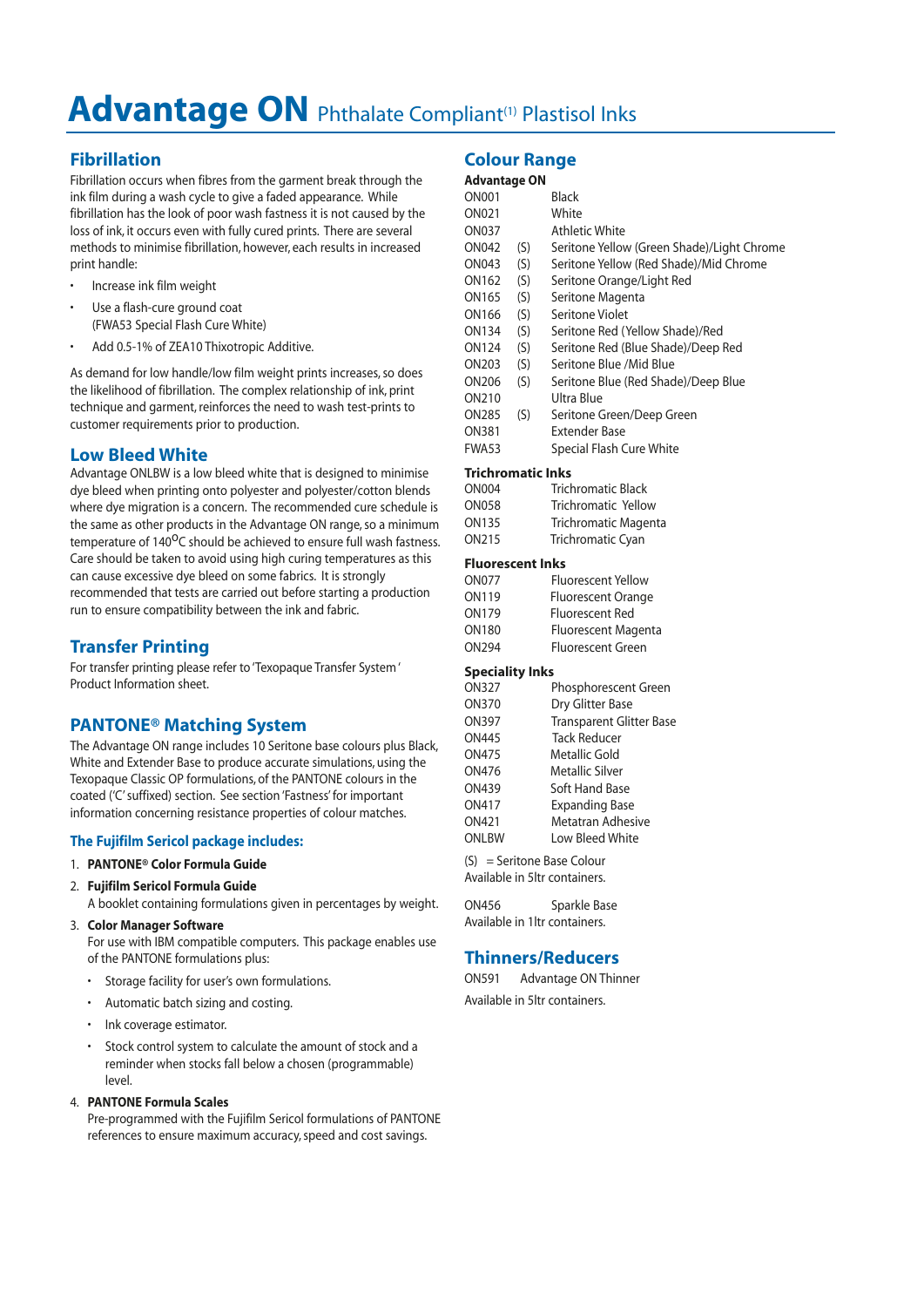# Advantage ON Phthalate Compliant<sup>(1)</sup> Plastisol Inks

# **Ancillary Products**

During printing, fabrics have to be held to the table by means of a pressure sensitive adhesive to ensure good definition is obtained. FlashFix and T-Fix Extra Spray Adhesives are suitable for this purpose. (See relevant Product Information Sheets)

# **Fujifilm Sericol UK Ltd**

- Has certification to the International Environmental Standard ISO 14001.
- Is committed to minimising the risk to users of our products and also to minimising the impact of our activities on the environment, from formulation through to production and supply.
- Research & Development team,work to an in house Health, Safety and Environmental policy, termed 'Design for Health, Safety and Environment', with the aim of proactively developing products with the least impact on health, safety and the environment.
- Regularly review and monitor our impacts and activities, setting objectives and targets as part of a continual improvement process.
- Is committed to reducing waste through better use of raw materials, energy, water, re-use and recycling.

# **Safety and Handling**

Advantage ON:

- Is not formulated to contain any chemicals toxic to health according to current EU classification criteria.
- Is formulated free from lead and other heavy metals and is tested to comply to the EN71-3: 1995 Toy Safety Standard.
- Has a flashpoint greater than 55°C and is therefore not classified as a "dangerous substance" under the Dangerous Substances and Explosive Atmospheres Regulations (DSEAR).
- For optimum shelf life, all products should be stored at moderate temperatures, between 5°C and 30°C. Storage outside of these temperatures may lead to deterioration in the performance of the product.

Comprehensive information on the safety and handling of Advantage ON screen inks and solvents is given in the appropriate Fujifilm Sericol Safety Data Sheets, available upon request.

# **Environmental Information**

Advantage ON:

- Does not contain ozone depleting chemicals as described in the Montreal Convention.
- Is formulated free from aromatic hydrocarbons.
- Is free of any volatile solvent and can therefore be considered to have less impact on the environment, when compared with solvent-based products.

**Important**: The Advantage ON range has been developed not to contain phthalates restricted for use by Council Directive 76/769/EEC (as amended). However the possibility for low level contamination during the manufacturing process exists.

In addition users must be aware of potential sources of contamination such as squeegees, flood coaters, screens and curing equipment which may all contribute trace amounts of restricted phthalate materials from previous use with other plastisols. The Advantage ON range should only be used in conjunction with FWA53 Special Flash Cure White and ON591 Thinner.

# **Öko-Tex Standard 100**

Contact your Fujifilm Sericol supplier for the latest information concerning the compliance of Sericol inks.